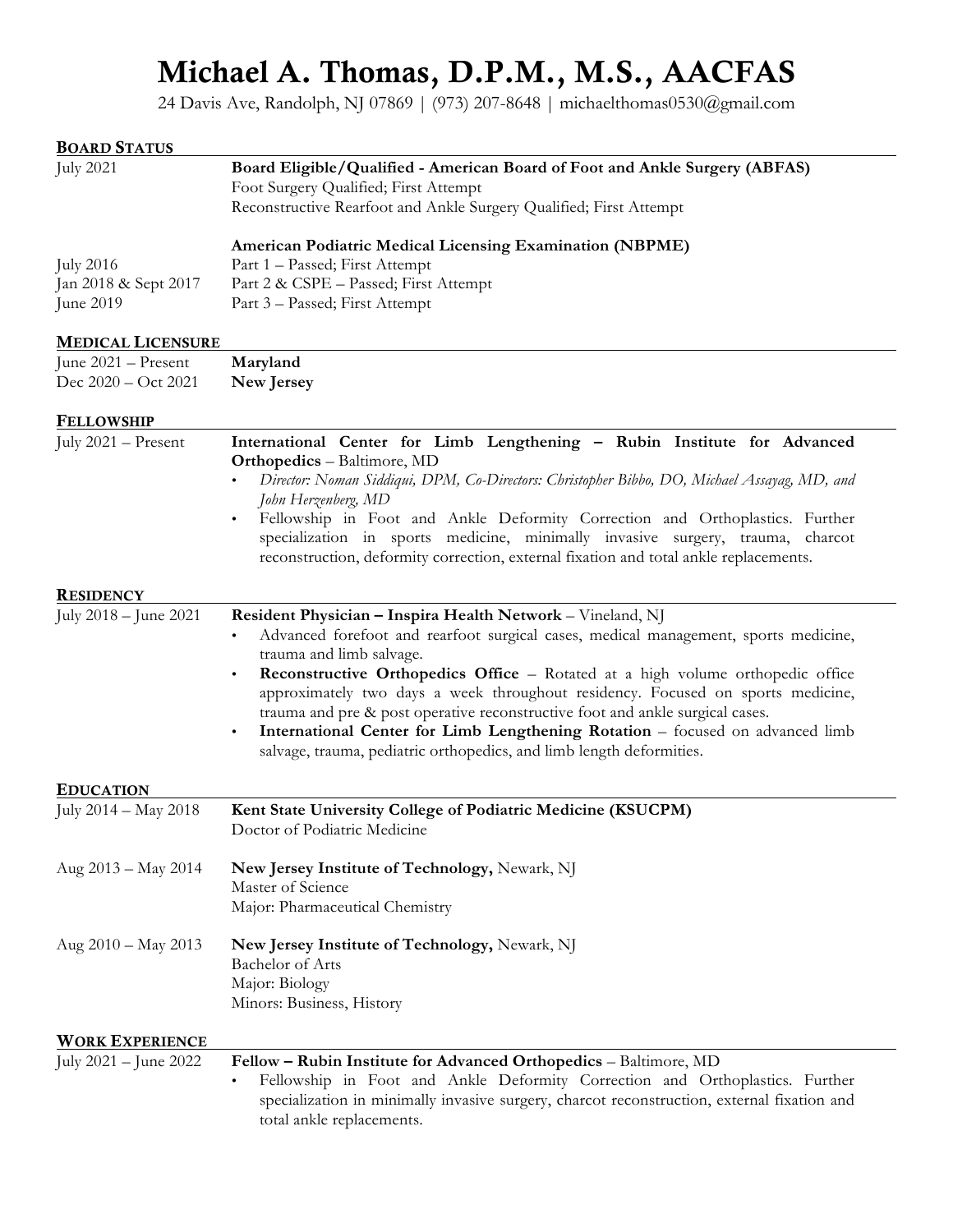| Dec 2020 – June 2021         | South Jersey Foot and Ankle Specialists - Vineland, NJ<br>Moonlighted during third year of residency at a high volume office where I functioned<br>independently. Evaluated & managed patients & performed billing and coding.                                                                                                                                                                                                                                                                                                                                                  |
|------------------------------|---------------------------------------------------------------------------------------------------------------------------------------------------------------------------------------------------------------------------------------------------------------------------------------------------------------------------------------------------------------------------------------------------------------------------------------------------------------------------------------------------------------------------------------------------------------------------------|
| July 2018 – June 2021        | Resident Physician - Inspira Health Network - Vineland, NJ<br>Advanced forefoot and rearfoot surgical cases, medical management, sports medicine and<br>diabetic limb salvage.<br>International Center for Limb Lengthening - focused on advanced limb salvage,<br>٠<br>trauma, pediatric orthopedics, and limb length deformities.<br>Reconstructive Orthopedics - Rotated at a high volume orthopedic office<br>٠<br>approximately two days a week throughout residency. Focused on sports medicine and<br>pre & post operative reconstructive foot and ankle surgical cases. |
| Aug 2016 - May 2018          | <b>APMLE Boards Part 1 Tutor</b><br>Tutored underclassman to help successfully pass Boards Part 1.                                                                                                                                                                                                                                                                                                                                                                                                                                                                              |
| May 2015 - May 2018          | Anatomy Lab Teaching Assistant - Kent State University College of Podiatric Medicine<br>Tutored Gross Anatomy and Lower Extremity Anatomy, assisted 1 <sup>st</sup> year students with<br>dissections and tutoring for exams and assisted faculty with proctoring and grading<br>anatomy exams.                                                                                                                                                                                                                                                                                 |
| Sept 2011 - May 2013         | <b>Mathematics Tutor - New Jersey Institute of Technology: The Learning Center</b><br>Taught Calculus, Pre-Calculus, Geometry, Statistics and numerous engineering math courses to<br>students with various learning backgrounds who needed assistance with NJIT's rigorous math<br>curriculum.                                                                                                                                                                                                                                                                                 |
| <b>AWARDS AND HONORS</b>     |                                                                                                                                                                                                                                                                                                                                                                                                                                                                                                                                                                                 |
| 2020                         | Inspira Health Network Research Symposium<br>First place for abstract presentation throughout the healthcare system.                                                                                                                                                                                                                                                                                                                                                                                                                                                            |
| $2014 - 2015$                | <b>Black Squirrel Scholarship</b><br>Competitive merit based academic scholarship awarded to first year students at KSUCPM.                                                                                                                                                                                                                                                                                                                                                                                                                                                     |
| 2012                         | <b>New Jersey Innovation Acceleration Challenge</b><br>Finalist/Runner Up. Developed plan for car windshields to automatically tint.                                                                                                                                                                                                                                                                                                                                                                                                                                            |
| 2010                         | <b>Eagle Scout</b><br>Highest attainable rank in the Boy Scouts of America.                                                                                                                                                                                                                                                                                                                                                                                                                                                                                                     |
| <b>LEADERSHIP EXPERIENCE</b> |                                                                                                                                                                                                                                                                                                                                                                                                                                                                                                                                                                                 |
| April 2020 - June 2021       | Chief Resident - Foot and Ankle Surgery - Inspira Health Network<br>Served as liaison between administration, co-residents, and attendings.<br>٠<br>Scheduled academics, journal clubs, and clinic/surgical cases for residents.<br>٠                                                                                                                                                                                                                                                                                                                                           |
| July 2019 – Feb 2021         | Resident Wellness Committee Liaison - Inspira Health Network<br>Served as a liaison between residents, clinical faculty, attending physicians, and<br>administrators to help promote resident wellness.                                                                                                                                                                                                                                                                                                                                                                         |
| Nov 2016 - Feb 2018          | 4th Year Clinic Group Leader – Kent State University College of Podiatric Medicine<br>Elected by medical student group to coordinate 4 <sup>th</sup> year schedule rotations.<br>٠<br>Liaison between students, clinical faculty, attending physicians, and administrators.<br>٠                                                                                                                                                                                                                                                                                                |
| Jan 2016 – Feb 2017          | Director of Student Body Clinical Affairs - Ohio Podiatric Medical Student Association<br>(OPMSA)<br>Organized and planned the Clinical Research Symposium for November 2016.<br>$\bullet$<br>Coordinated and represented the Class Clinic Representatives.<br>٠<br>Worked as the liaison between students, clinic administrators, and faculty clinicians.<br>٠<br>Served on the OPMSA budget committee to allocate school funds.<br>$\bullet$                                                                                                                                  |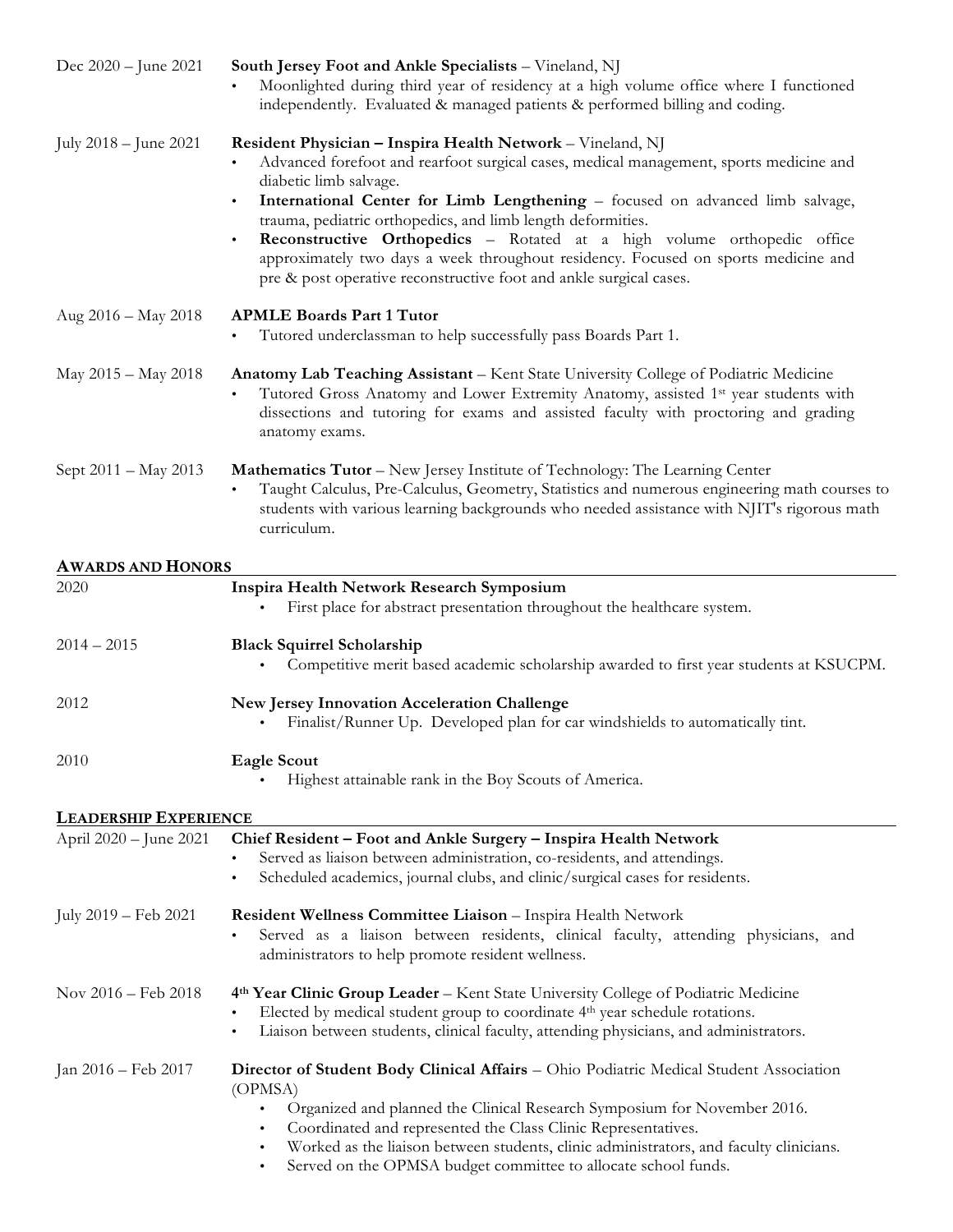| Jan 2015 – Jan 2016  | Director of Student Body Clinical Affairs-Elect - OPMSA<br>Organized the 2016 APMSA Annual Basketball Tournament/OPMSA Annual Clinical<br>Research Symposium.<br>Developed and organized the first annual Ohio College of Podiatric Medicine Foundation<br>$\bullet$<br>Research Symposium.<br>Conducted a Podiatric Instrument sale for students through Gill Podiatry.<br>٠<br>Coordinated and planned a spirit week homecoming trip with Kent State Main Campus.<br>٠ |
|----------------------|--------------------------------------------------------------------------------------------------------------------------------------------------------------------------------------------------------------------------------------------------------------------------------------------------------------------------------------------------------------------------------------------------------------------------------------------------------------------------|
| Jan 2016-Jan 2017    | Accreditation Committee - Kent State University College of Podiatric Medicine<br>Assisted KSUCPM Deans and faculty in creating KSUCPM's self-assessment for the<br>reaccreditation process and campus on site visit.                                                                                                                                                                                                                                                     |
| Nov 2015 - Feb 2017  | Founding Member - Director of Clinical Affairs - American Podiatric Student Veterans<br>Association<br>Served on the executive board and coordinated events with guest speakers from the<br>Cleveland VA along with local Veterans.                                                                                                                                                                                                                                      |
| Jan 2016 - Feb 2017  | Vice President - American College of Foot & Ankle Orthopedics & Medicine<br>Served on the executive board and ran orthopedic workshops for<br>biomechanical/arthrometric evaluations and casting.                                                                                                                                                                                                                                                                        |
| July 2016 - Feb 2017 | Treasurer - American Society of Podiatric Dermatology<br>Managed and coordinated all financial aspects of the association.                                                                                                                                                                                                                                                                                                                                               |
| Jan 2015 – Jan 2016  | Director of Social Affairs - American College of Foot & Ankle Orthopedics & Medicine<br>Organized and coordinated Annual Ice Skating Event and Charity Cornhole<br>Tournament/Family Breakfast for The Centers for Families & Children, Cleveland.                                                                                                                                                                                                                       |
| <b>PUBLICATIONS</b>  |                                                                                                                                                                                                                                                                                                                                                                                                                                                                          |
| Sept 2021            | Patel P, <i>Thomas MA</i> , and Brant MK. Comparative Outcomes of Arthroscopic Vs. Open<br>Brostrum Gould for Chronic Ankle Instability. [Drafting Manuscript]                                                                                                                                                                                                                                                                                                           |
| Aug 2021             | Thomas MA, Malani K, Raja S, and Siddiqui N. Mental Health in the Setting of<br>Brachymetatarsia. [Drafting Manuscript]                                                                                                                                                                                                                                                                                                                                                  |
| Aug 2021             | Thomas MA, Millonig KJ, Charles C, Siddiqui Y, and Siddiqui N. The Role of the<br>Shortened Proximal Phalanx in the Setting of Brachymetatarsia. [Pending Submission]                                                                                                                                                                                                                                                                                                    |
| Aug 2021             | Thomas MA, Millonig KJ, Charles C, Siddiqui Y, and Siddiqui N. The Incidence of Bunions<br>in the Setting of Brachymetatarsia. [Pending Submission]                                                                                                                                                                                                                                                                                                                      |
| Aug 2021             | Thomas MA, Millonig KJ, Charles C, Siddiqui Y, and Siddiqui N. Comparing Outcomes of<br>Acute Vs. Gradual Lengthening in the Setting of Brachymetatarsia. [Pending Submission]                                                                                                                                                                                                                                                                                           |
| May 2021             | Thomas MA, Patel H, and Brant MK. Ankle Arthritis in the Setting of Distal Tibial and<br>Calcaneal Cysts: A Novel Staged Treatment with Bone Graft Substitute Prior to Total Ankle<br>Arthroplasty. [Pending Submission]                                                                                                                                                                                                                                                 |
| Nov 2020             | Thomas MA, Patel H, and Belancio J. First Metatarsophalangeal Joint Arthroscopy for<br>Septic Arthritis [Case Report]. [Manuscript Submitted]                                                                                                                                                                                                                                                                                                                            |
| Nov 2016             | Thomas MA. Risk Factors for Medial Tibial Stress Syndrome in Physically Active Individuals<br>Such as Runners and Military Personnel: A Systematic Review and Meta-Analysis.<br>Compendium of Podiatric Medicine and Surgery 2016. Data Trace Publishing Company.<br>2016.                                                                                                                                                                                               |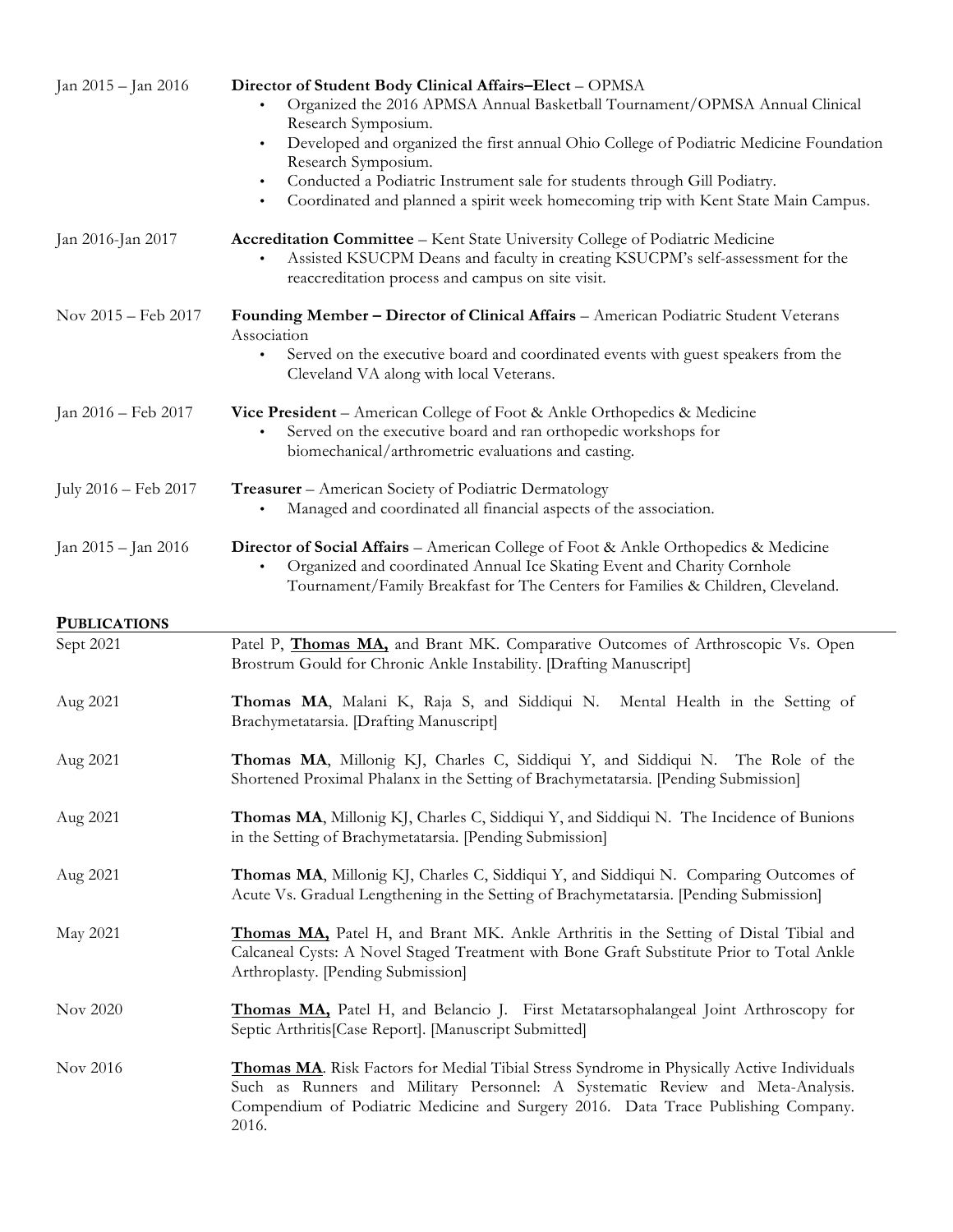| Nov 2016                   | Thomas MA. Interpositional Arthroplasty with Palmaris Longus Tendon Graft for<br>Osteonecrosis of the Second Metatarsal Head. Compendium of Podiatric Medicine and<br>Surgery 2016. Data Trace Publishing Company. 2016.                                                         |
|----------------------------|----------------------------------------------------------------------------------------------------------------------------------------------------------------------------------------------------------------------------------------------------------------------------------|
| Nov 2016                   | Thomas MA. Charcot Osteoarthropathy in Type 2 Diabetics Presenting to Specialist<br>Diabetes Clinic at a Tertiary Care Hospital. Compendium of Podiatric Medicine and Surgery<br>2016. Data Trace Publishing Company. 2016.                                                      |
|                            | <b>SPEAKING ENGAGEMENTS, MANUSCRIPTS AND POSTERS</b>                                                                                                                                                                                                                             |
| Feb 2022                   | Manuscript Accepted for Podium Presentation at ACFAS Conference - Austin, Texas<br>Will be presenting on Comparing Outcomes of Acute Vs. Gradual Lengthening in the<br>Setting of Brachymetatarsia.                                                                              |
| Feb 2022                   | Manuscript Accepted for Podium Presentation at ACFAS Conference - Austin, Texas<br>Will be presenting on The Role of the Shortened Proximal Phalanx in the Setting of<br>$\bullet$<br>Brachymetatarsia                                                                           |
| Feb 2022                   | Poster Accepted for Presentation at ACFAS Conference - Austin, Texas                                                                                                                                                                                                             |
|                            | Will be presenting on The Incidence of Bunions in the Setting of Brachymetatarsia.                                                                                                                                                                                               |
| Feb 2022                   | Poster Accepted for Presentation at ACFAS Conference - Austin, Texas<br>Will be presenting on Comparative Outcomes of Arthroscopic vs. Open Brostrom Gould<br>Repair for Chronic Lateral Ankle Instability.                                                                      |
| Aug 2021                   | Baltimore Limb Deformity Course Speaker - Baltimore, MD<br>Presented on complex multilevel deformity of the lower extremity which require the use of<br>$\bullet$<br>multiple tibial osteotomies and multiplanar external fixation.                                              |
| May 2021                   | <b>ACFAS Poster Presentation - Las Vegas, NV</b><br>Poster on Ankle Arthritis in the Setting of Distal Tibial and Calcaneal Cysts: A Novel<br>Staged Treatment with Bone Graft Substitute Prior to Total Ankle Arthroplasty.                                                     |
| May 2021                   | Abstract Poster Presentation for Research Symposium - Inspira Health Network, NJ<br>Poster on Ankle Arthritis in the Setting of Distal Tibial and Calcaneal Cysts: A Novel<br>$\bullet$<br>Staged Treatment with Bone Graft Substitute Prior to Total Ankle Arthroplasty.        |
| May 2021                   | Rowan School of Osteopathic Medicine Research Day - Stratford, NJ                                                                                                                                                                                                                |
|                            | Poster on First Metatarsophalangeal Joint Arthroscopy for Septic Arthritis<br>$\bullet$                                                                                                                                                                                          |
| May 2020                   | Abstract Poster Presentation for Research Symposium - Inspira Health Network, NJ<br>Won first place on poster presentation on First Metatarsophalangeal Joint Arthroscopy for<br>$\bullet$<br>Septic Arthritis. Abstract accepted for Inspira Health Network Research Symposium. |
| Oct 2019                   | New Perspectives Seminar, Kaiser-Din Foundation - Cinnaminson, NJ<br>Presented on Lateral Column Bridge Plating and TN fusion for Trauma with a<br>question/answer panel following.                                                                                              |
| April 2019                 | New Perspectives Seminar, Kaiser-Din Foundation - Cinnaminson, NJ<br>Presented on Lisfranc Injuries with a question/answer panel following.                                                                                                                                      |
| <b>RESEARCH EXPERIENCE</b> |                                                                                                                                                                                                                                                                                  |
| Aug 2012 - Dec 2012        | Research Assistant under Dr. Gareth Russell - New Jersey Institute of Technology<br>Systematically gathered and input data about trees on the Rutgers Newark and NJIT<br>٠<br>campus in order to be entered into an algorithm for the basis of a smart device application        |
| May $2012 - Aug 2012$      | Research Assistant under Dr. Kimberly Russell - New Jersey Institute of Technology                                                                                                                                                                                               |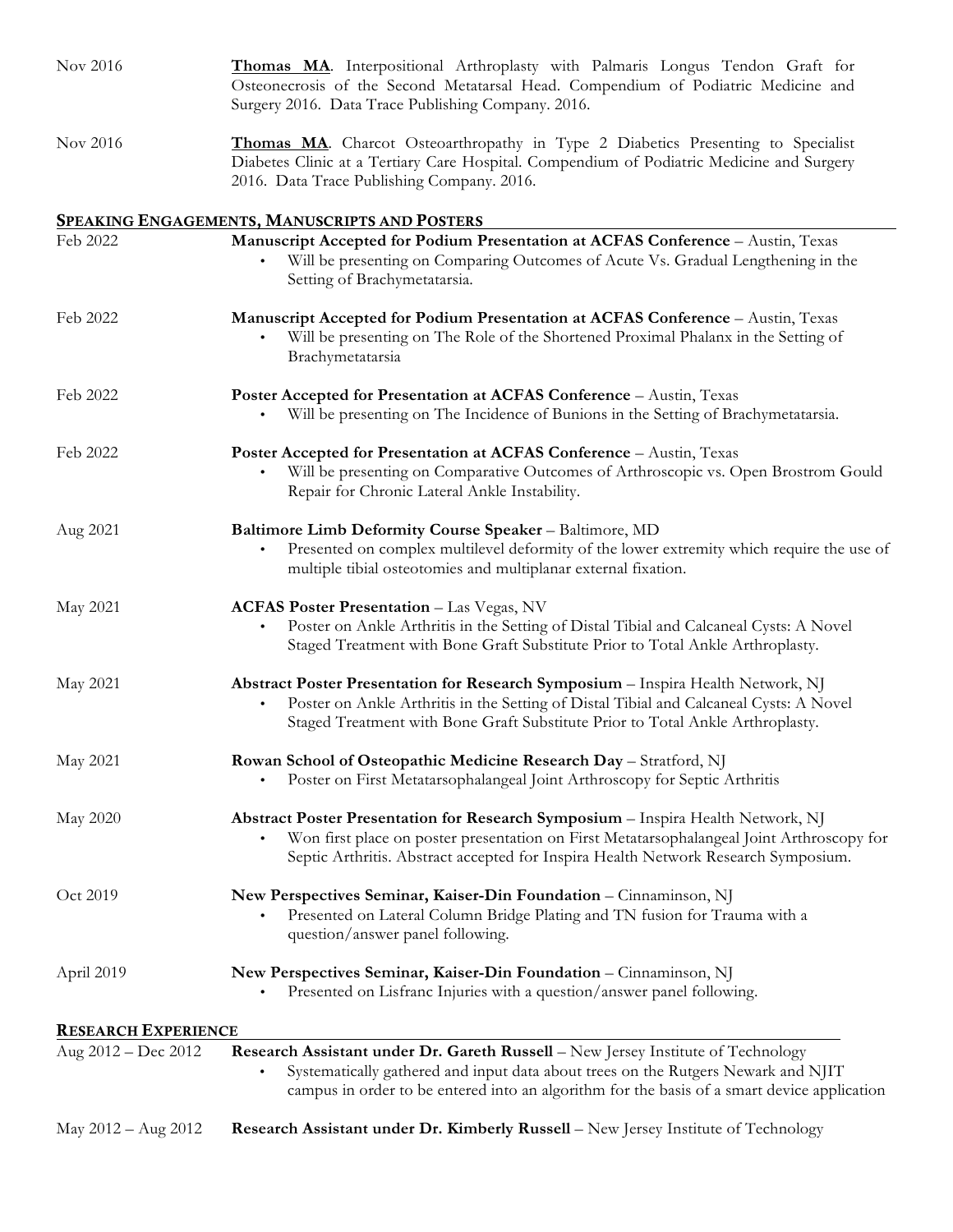| Analyzed soil via a laser particle analyzer as well as manually in order to understand the link |
|-------------------------------------------------------------------------------------------------|
| between soil characteristics, bee abundance and diversity in natural habitats                   |

• Applied statistical analysis to compare both laser and manual soil data

| PROFESSIONAL DEVELOPMENT |                                                                                                                                                                                                                                                                                                                      |  |
|--------------------------|----------------------------------------------------------------------------------------------------------------------------------------------------------------------------------------------------------------------------------------------------------------------------------------------------------------------|--|
| Oct 2021                 | Synthes MaxFrame Course - Philadelphia, PA<br>Synthes external fixation course.                                                                                                                                                                                                                                      |  |
| Aug 2021                 | Arthrex Minimally Invasive Surgery Course - Naples, FL<br>Certification in MIS system.<br>٠                                                                                                                                                                                                                          |  |
| Aug 2021                 | Stryker Total Ankle Replacement Course - Baltimore, MD<br>Certification in the Prophecy Infinity Total Ankle Replacement System.                                                                                                                                                                                     |  |
| Aug 2021                 | Baltimore Limb Deformity Course - Baltimore, MD<br>Hands-on labs and lectures on topics such as assessing limb alignment, planning deformity<br>$\bullet$<br>correction, correcting limb deformities with internal and external devices, basic and<br>advanced limb reconstruction concepts and surgical procedures. |  |
| Oct 2020                 | ACFAS: Foot and Ankle Arthroscopy Surgical Skills Course- Chicago, IL<br>Certification in foot and ankle arthroscopy.                                                                                                                                                                                                |  |
| Feb 2020                 | ACFAS Annual Scientific Conference - San Antonio, TX<br>Attended various lectures at the annual 2020 scientific conference.                                                                                                                                                                                          |  |
| Aug 2019                 | American Academy of Foot and Ankle Osteosynthesis - Dallas, TX<br>Attended comprehensive course of internal fixation for reconstructive surgery and trauma.                                                                                                                                                          |  |
| May 2019                 | 4th Annual Northern NJ Fixation Workshop - St. Mary's Hospital<br>Practiced performing tendon transfers and external fixation on cadaveric limbs.<br>٠                                                                                                                                                               |  |
| Feb 2019                 | Arthrex Cadaver Surgery Workshop - Vineland, NJ<br>Practiced performing the FibuLock nail, Arthro-Brostrom procedure, & the Internal brace.<br>$\bullet$                                                                                                                                                             |  |
| Nov 2018                 | Management of Foot and Ankle Trauma - Jersey Shore UMC<br>Attended various lectures for foot and ankle trauma.<br>٠                                                                                                                                                                                                  |  |
| Oct 2018                 | New Perspectives Podiatry Meeting, Kaiser-Din Foundation - Cinnaminson, NJ<br>Attended various lectures for podiatry, vascular surgery and practice management.                                                                                                                                                      |  |
| Aug 2018                 | Residency Education Summit East - Teaneck, NJ<br>Attended various lectures and workshops.                                                                                                                                                                                                                            |  |
| Oct 2017                 | Arthrex Cadaver Surgery Workshop - West Chester, PA<br>Practiced performing the Brostrom procedure, the Speed Bridge and using Suture Tape.<br>٠                                                                                                                                                                     |  |
| <b>July 2017</b>         | S.E.A.L. External Fixation Cadaver Surgery Workshop - Venel Institute, Bethlehem, PA<br>Practiced performing external fixation on cadaveric legs via ring and mini rail fixators.<br>٠                                                                                                                               |  |
| Nov 2016                 | Ohio Podiatric Medical Student Association Clinical Symposium -Cleveland, OH<br>Coordinator for the annual event hosted by OPMSA, which consists of distinguished<br>Podiatrists presenting current research, cases, and surgical procedures.                                                                        |  |
| June 2016                | Cadaveric Surgery Workshop sponsored by Trilliant Surgical Ltd. - Cleveland, OH<br>Performed hammertoe correction, bunion correction, triple arthrodesis, and subtalar<br>arthroresis on cadavers.                                                                                                                   |  |